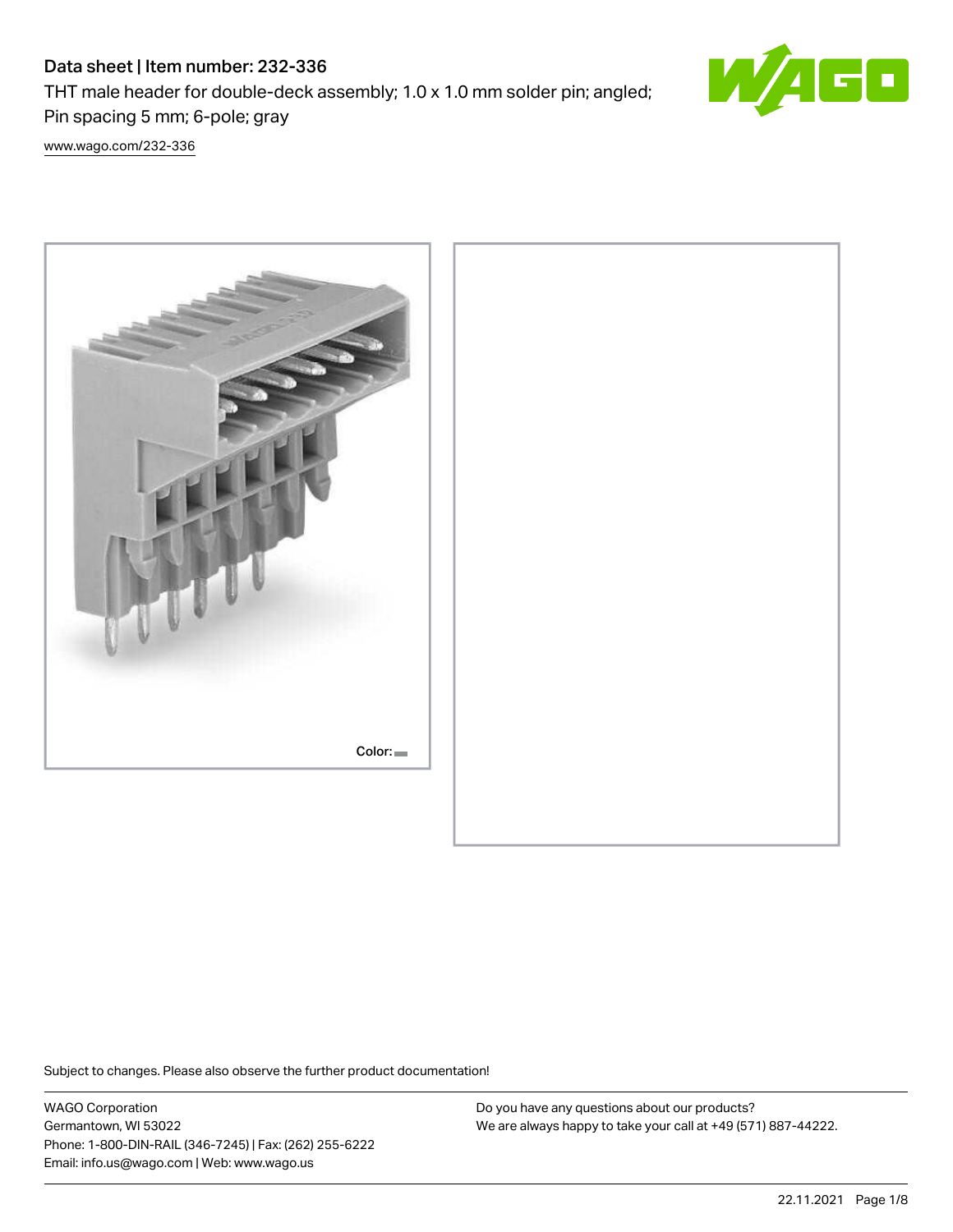

Dimensions in mm

Length = (pole no.  $-1$ ) x pin spacing + 8.2 mm

The solder pins of the "lower" male headers are in line.

The solder pins of the "lower" female headers are staggered by half a pin spacing.

#### Item description

- $\blacksquare$ Male headers for double-deck assembly provide high-density wiring for wire-to-board connections
- $\blacksquare$ Horizontal PCB mounting
- $\blacksquare$ Double-deck design allows male or female headers with angled solder pins to be placed on the lower deck
- $\blacksquare$ Coding option available

Subject to changes. Please also observe the further product documentation!

WAGO Corporation Germantown, WI 53022 Phone: 1-800-DIN-RAIL (346-7245) | Fax: (262) 255-6222 Email: info.us@wago.com | Web: www.wago.us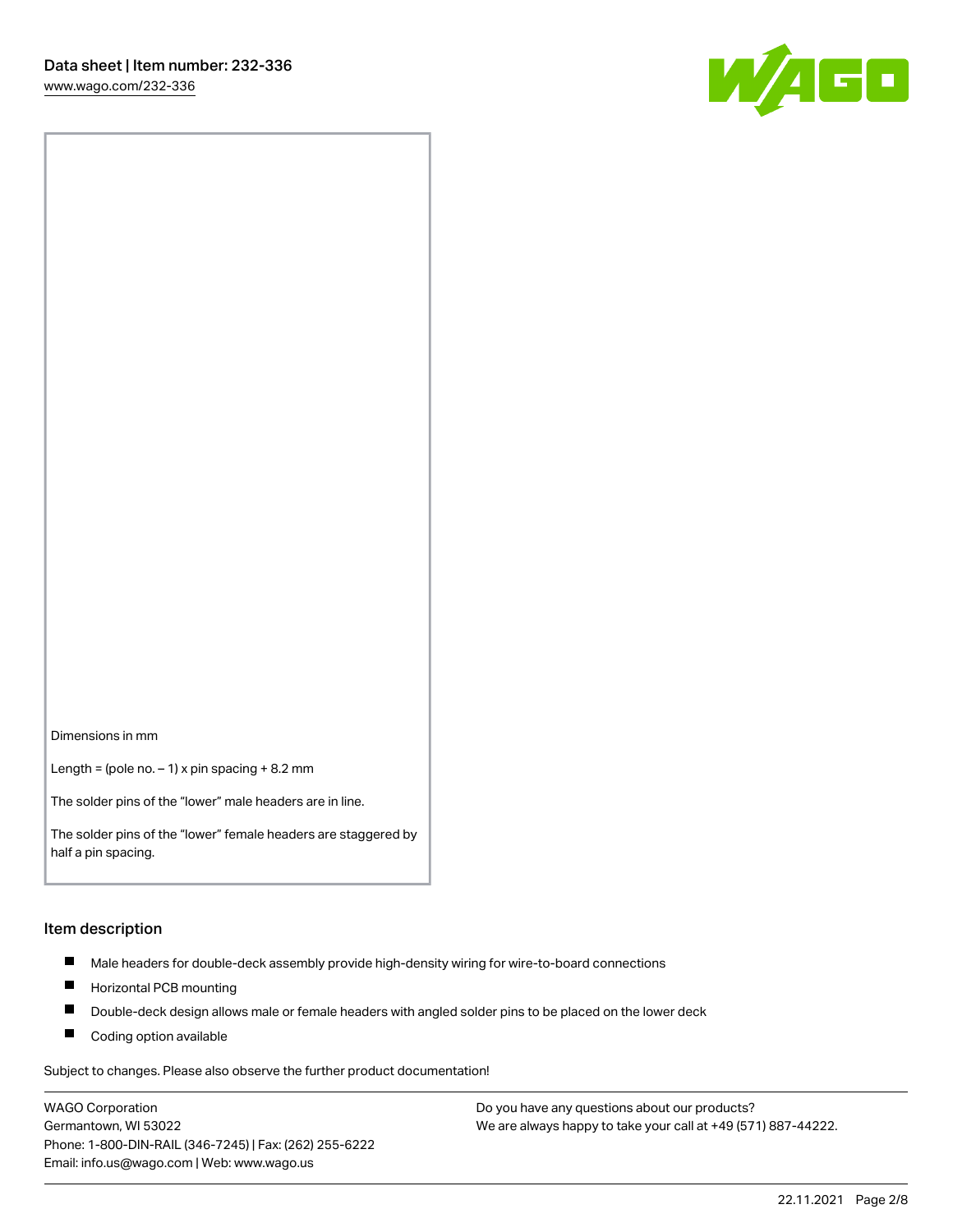

#### Data Notes

| Safety information 1 | The MCS-MULTI CONNECTION SYSTEM includes connectors<br>without breaking capacity in accordance with DIN EN 61984. When<br>used as intended, these connectors must not be connected<br>/disconnected when live or under load. The circuit design should<br>ensure header pins, which can be touched, are not live when<br>unmated. |
|----------------------|-----------------------------------------------------------------------------------------------------------------------------------------------------------------------------------------------------------------------------------------------------------------------------------------------------------------------------------|
| Variants:            | Other pole numbers<br>Gold-plated or partially gold-plated contact surfaces<br>Other versions (or variants) can be requested from WAGO Sales or<br>configured at https://configurator.wago.com/                                                                                                                                   |

## Electrical data

#### IEC Approvals

| Ratings per                 | IEC/EN 60664-1                                                        |
|-----------------------------|-----------------------------------------------------------------------|
| Rated voltage (III / 3)     | 320 V                                                                 |
| Rated surge voltage (III/3) | 4 <sub>k</sub> V                                                      |
| Rated voltage (III/2)       | 320 V                                                                 |
| Rated surge voltage (III/2) | 4 <sub>k</sub> V                                                      |
| Nominal voltage (II/2)      | 630 V                                                                 |
| Rated surge voltage (II/2)  | 4 <sub>k</sub> V                                                      |
| Rated current               | 12A                                                                   |
| Legend (ratings)            | $(III / 2)$ $\triangle$ Overvoltage category III / Pollution degree 2 |

# UL Approvals

| Approvals per                  | UL 1059 |
|--------------------------------|---------|
| Rated voltage UL (Use Group B) | 300 V   |
| Rated current UL (Use Group B) | 10 A    |
| Rated voltage UL (Use Group D) | 300 V   |
| Rated current UL (Use Group D) | 10 A    |

# Ratings per UL

| Rated voltage UL 1977 | 600 V          |
|-----------------------|----------------|
| Rated current UL 1977 | 1 O A<br>, U H |

Subject to changes. Please also observe the further product documentation!

| <b>WAGO Corporation</b>                                | Do you have any questions about our products?                 |
|--------------------------------------------------------|---------------------------------------------------------------|
| Germantown, WI 53022                                   | We are always happy to take your call at +49 (571) 887-44222. |
| Phone: 1-800-DIN-RAIL (346-7245)   Fax: (262) 255-6222 |                                                               |
| Email: info.us@wago.com   Web: www.wago.us             |                                                               |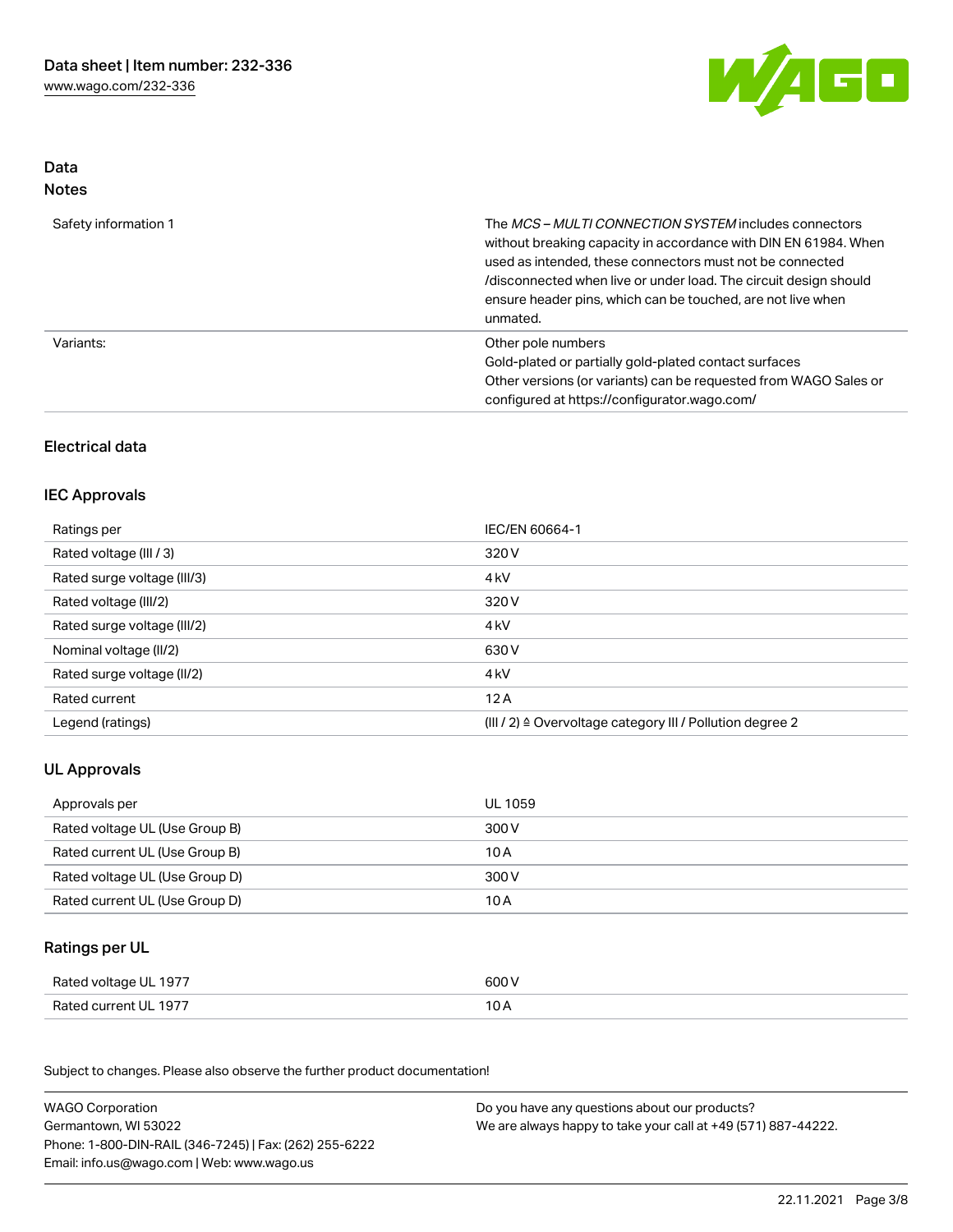# Data sheet | Item number: 232-336

[www.wago.com/232-336](http://www.wago.com/232-336)



#### CSA Approvals

| Approvals per                   | CSA   |
|---------------------------------|-------|
| Rated voltage CSA (Use Group B) | 300 V |
| Rated current CSA (Use Group B) | 10 A  |
| Rated voltage CSA (Use Group D) | 300 V |
| Rated current CSA (Use Group D) | 10 A  |

# Connection data

| Total number of potentials |  |
|----------------------------|--|
| Number of connection types |  |
| Number of levels           |  |

#### Connection 1

| Number of poles |  |
|-----------------|--|
|-----------------|--|

# Physical data

| Pin spacing                          | 5 mm / 0.197 inch    |
|--------------------------------------|----------------------|
| Width                                | 33.2 mm / 1.307 inch |
| Height                               | 31 mm / 1.22 inch    |
| Height from the surface              | 26 mm / 1.024 inch   |
| Depth                                | 17 mm / 0.669 inch   |
| Solder pin length                    | $5 \,\mathrm{mm}$    |
| Solder pin dimensions                | $1 \times 1$ mm      |
| Drilled hole diameter with tolerance | $1.4$ $(+0.1)$ mm    |

### Plug-in connection

| Contact type (pluggable connector) | Male header |
|------------------------------------|-------------|
| Connector (connection type)        | for PCB     |
| Mismating protection               | No          |
| Mating direction to the PCB        | 0°          |
| Locking of plug-in connection      | Without     |

#### PCB contact

| <b>PCB Contact</b>     | <b>THT</b>                               |
|------------------------|------------------------------------------|
| Solder pin arrangement | over the entire male connector (in-line) |

Subject to changes. Please also observe the further product documentation!

| <b>WAGO Corporation</b>                                | Do you have any questions about our products?                 |
|--------------------------------------------------------|---------------------------------------------------------------|
| Germantown, WI 53022                                   | We are always happy to take your call at +49 (571) 887-44222. |
| Phone: 1-800-DIN-RAIL (346-7245)   Fax: (262) 255-6222 |                                                               |
| Email: info.us@wago.com   Web: www.wago.us             |                                                               |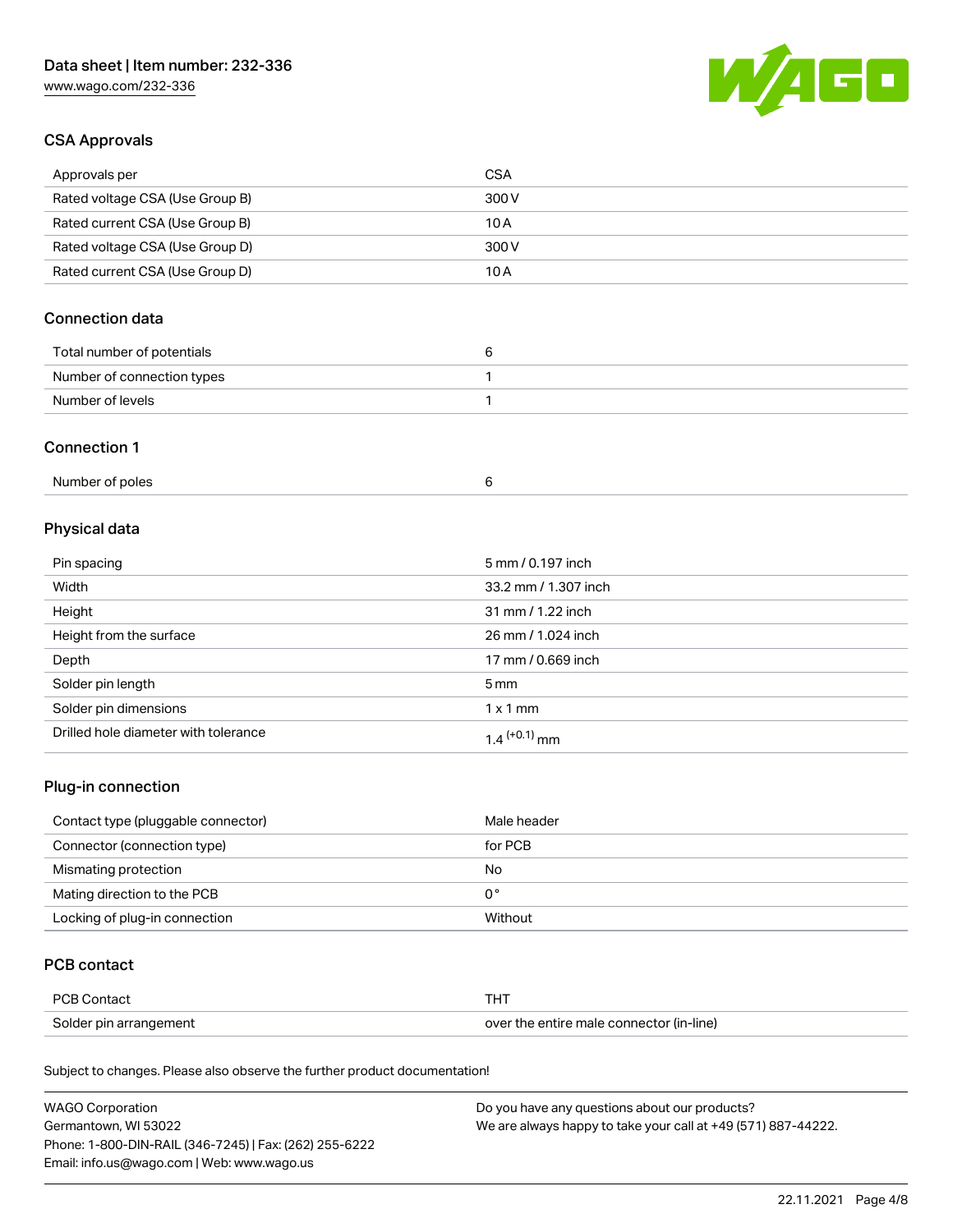[www.wago.com/232-336](http://www.wago.com/232-336)

Number of solder pins per potential 1



#### Material data

| Color                       | gray                                   |
|-----------------------------|----------------------------------------|
| Material group              |                                        |
| Insulation material         | Polyamide (PA66)                       |
| Flammability class per UL94 | V <sub>0</sub>                         |
| Contact material            | Electrolytic copper (E <sub>Cu</sub> ) |
| Contact plating             | tin-plated                             |
| Fire load                   | 0.135 MJ                               |
| Weight                      | 6.5g                                   |

#### Environmental requirements

Limit temperature range  $-60... +100$  °C

#### Commercial data

| Product Group         | 3 (Multi Conn. System) |
|-----------------------|------------------------|
| PU (SPU)              | 50 Stück               |
| Packaging type        | box                    |
| Country of origin     | PL                     |
| <b>GTIN</b>           | 4044918685474          |
| Customs tariff number | 8536694040             |

#### Approvals / Certificates

#### Country specific Approvals

| Logo               | Approval                                            | <b>Additional Approval Text</b> | Certificate<br>name |
|--------------------|-----------------------------------------------------|---------------------------------|---------------------|
|                    | <b>CB</b><br><b>DEKRA Certification B.V.</b>        | IEC 61984                       | NL-39756            |
|                    | <b>CSA</b><br>DEKRA Certification B.V.              | C <sub>22.2</sub>               | 1466354             |
| EMA<br><b>NEUR</b> | <b>KEMA/KEUR</b><br><b>DEKRA Certification B.V.</b> | EN 61984                        | 2190761.01          |

Subject to changes. Please also observe the further product documentation!

| <b>WAGO Corporation</b>                                | Do you have any questions about our products?                 |
|--------------------------------------------------------|---------------------------------------------------------------|
| Germantown, WI 53022                                   | We are always happy to take your call at +49 (571) 887-44222. |
| Phone: 1-800-DIN-RAIL (346-7245)   Fax: (262) 255-6222 |                                                               |
| Email: info.us@wago.com   Web: www.wago.us             |                                                               |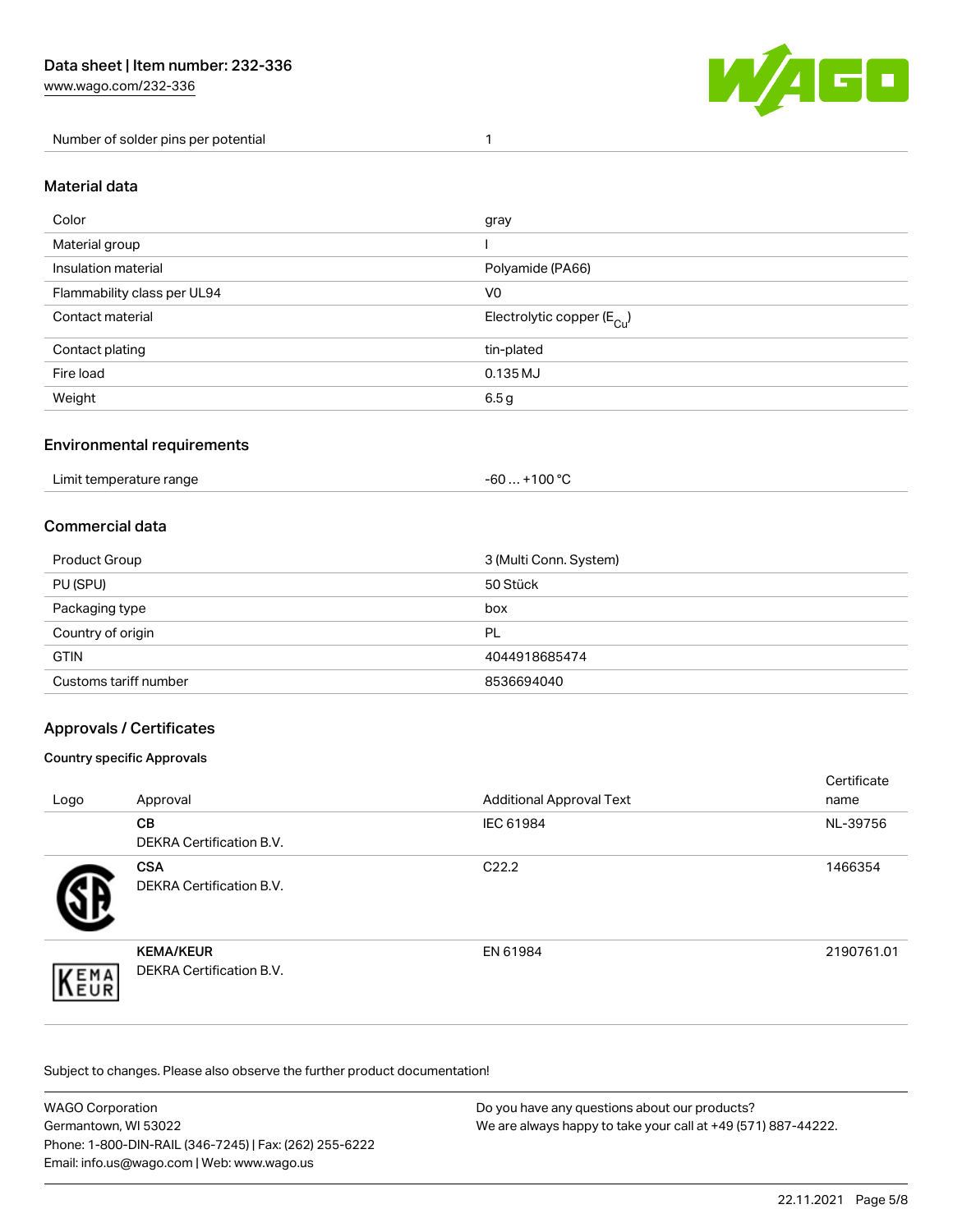

#### Ship Approvals

| Logo                                  | Approval                                                                                                 | <b>Additional Approval Text</b> | Certificate<br>name                 |
|---------------------------------------|----------------------------------------------------------------------------------------------------------|---------------------------------|-------------------------------------|
|                                       | <b>ABS</b><br>American Bureau of Shipping                                                                |                                 | $19 -$<br>HG15869876-<br><b>PDA</b> |
|                                       | <b>DNV GL</b><br>Det Norske Veritas, Germanischer Lloyd                                                  | $\overline{\phantom{a}}$        | TAE000016Z                          |
|                                       | LR<br>Lloyds Register                                                                                    | IEC 61984                       | 96/20035 (E5)                       |
| <b>UL-Approvals</b>                   |                                                                                                          |                                 |                                     |
| Logo                                  | Approval                                                                                                 | <b>Additional Approval Text</b> | Certificate<br>name                 |
|                                       | UL<br>Underwriters Laboratories Inc.                                                                     | UL 1059                         | E45172                              |
|                                       | <b>UR</b><br>Underwriters Laboratories Inc.                                                              | <b>UL 1977</b>                  | E45171                              |
| Counterpart                           | Item no.231-106/026-000<br>Female plug; 6-pole; 12 AWG max; pin spacing 5 mm; 1 conductor per pole; gray |                                 | www.wago.com/231-106/026-000        |
| <b>Optional accessories</b><br>Coding |                                                                                                          |                                 |                                     |
| Coding                                | Item no.: 231-160                                                                                        |                                 | www.wago.com/231-160                |
|                                       | Coding pin; for coding lower male headers; push-in type; light gray<br>Item no.: 231-129                 |                                 | www.wago.com/231-129                |
|                                       | Coding key; snap-on type; light gray                                                                     |                                 |                                     |

Subject to changes. Please also observe the further product documentation!

WAGO Corporation Germantown, WI 53022 Phone: 1-800-DIN-RAIL (346-7245) | Fax: (262) 255-6222 Email: info.us@wago.com | Web: www.wago.us Do you have any questions about our products? We are always happy to take your call at +49 (571) 887-44222.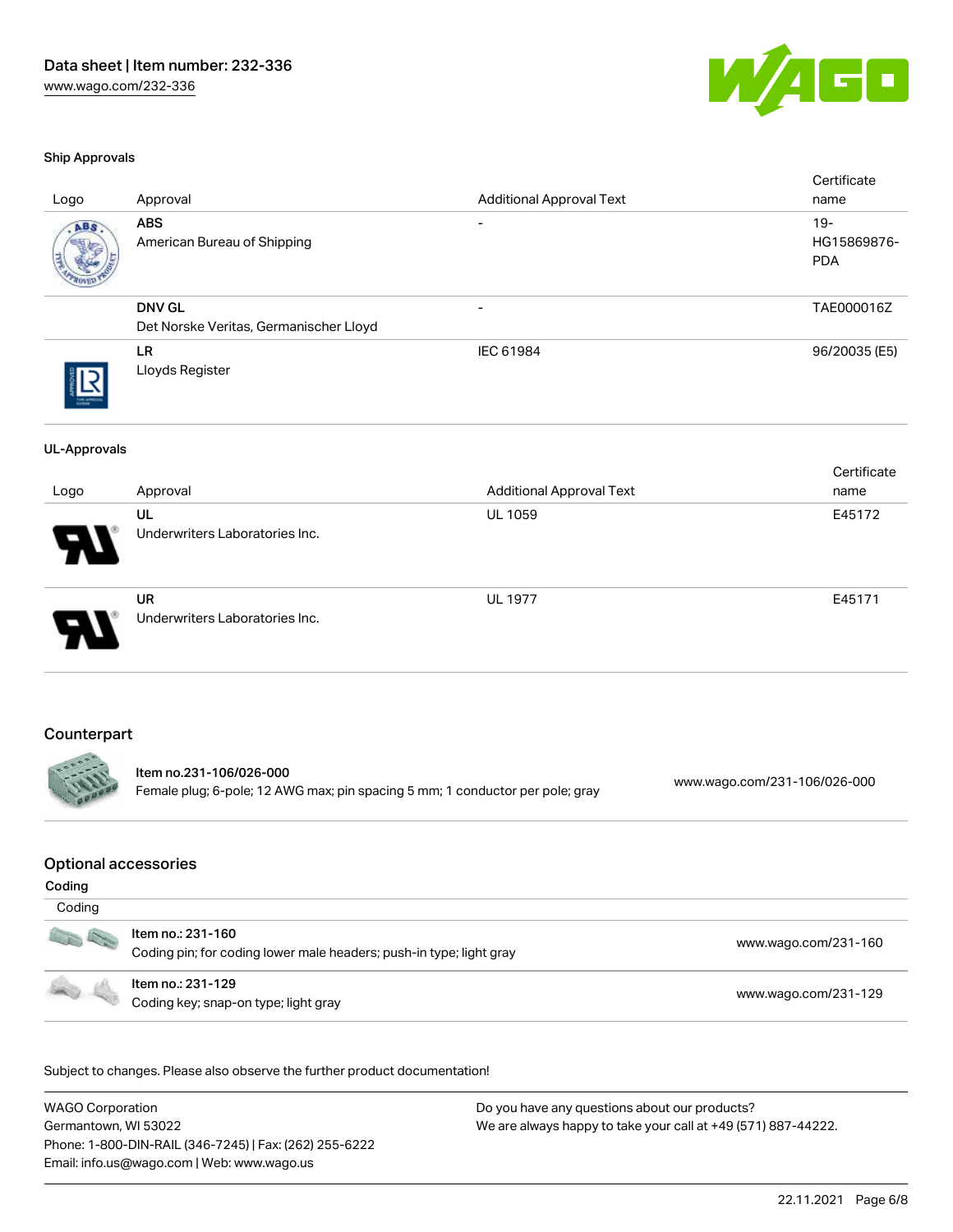#### Downloads Documentation



| <b>Additional Information</b>                                                                                                                                          |            |               |          |
|------------------------------------------------------------------------------------------------------------------------------------------------------------------------|------------|---------------|----------|
| Technical explanations                                                                                                                                                 | 2019 Apr 3 | pdf<br>2.0 MB | Download |
|                                                                                                                                                                        |            |               |          |
| <b>CAD files</b>                                                                                                                                                       |            |               |          |
| <b>CAE</b> data                                                                                                                                                        |            |               |          |
| EPLAN Data Portal 232-336                                                                                                                                              |            | <b>URL</b>    | Download |
| ZUKEN Portal 232-336                                                                                                                                                   |            | <b>URL</b>    | Download |
| <b>PCB Design</b>                                                                                                                                                      |            |               |          |
| Symbol and Footprint 232-336                                                                                                                                           |            | URL           | Download |
| CAx data for your PCB design, consisting of "schematic symbols and PCB footprints",<br>allow easy integration of the WAGO component into your development environment. |            |               |          |
| <b>Supported formats:</b>                                                                                                                                              |            |               |          |
| ш<br>Accel EDA 14 & 15                                                                                                                                                 |            |               |          |
| ш<br>Altium 6 to current version                                                                                                                                       |            |               |          |
| ш<br>Cadence Allegro                                                                                                                                                   |            |               |          |
| ш<br>DesignSpark                                                                                                                                                       |            |               |          |
| ш<br>Eagle Libraries                                                                                                                                                   |            |               |          |
| ш<br>KiCad                                                                                                                                                             |            |               |          |

- $\blacksquare$ Mentor Graphics BoardStation
- $\blacksquare$ Mentor Graphics Design Architect
- $\blacksquare$ Mentor Graphics Design Expedition 99 and 2000
- $\blacksquare$ OrCAD 9.X PCB and Capture
- $\blacksquare$ PADS PowerPCB 3, 3.5, 4.X, and 5.X
- $\blacksquare$ PADS PowerPCB and PowerLogic 3.0
- $\blacksquare$ PCAD 2000, 2001, 2002, 2004, and 2006
- $\blacksquare$ Pulsonix 8.5 or newer
- $\blacksquare$ STL
- $\blacksquare$ 3D STEP
- П TARGET 3001!
- $\blacksquare$ View Logic ViewDraw

Subject to changes. Please also observe the further product documentation!

WAGO Corporation Germantown, WI 53022 Phone: 1-800-DIN-RAIL (346-7245) | Fax: (262) 255-6222 Email: info.us@wago.com | Web: www.wago.us